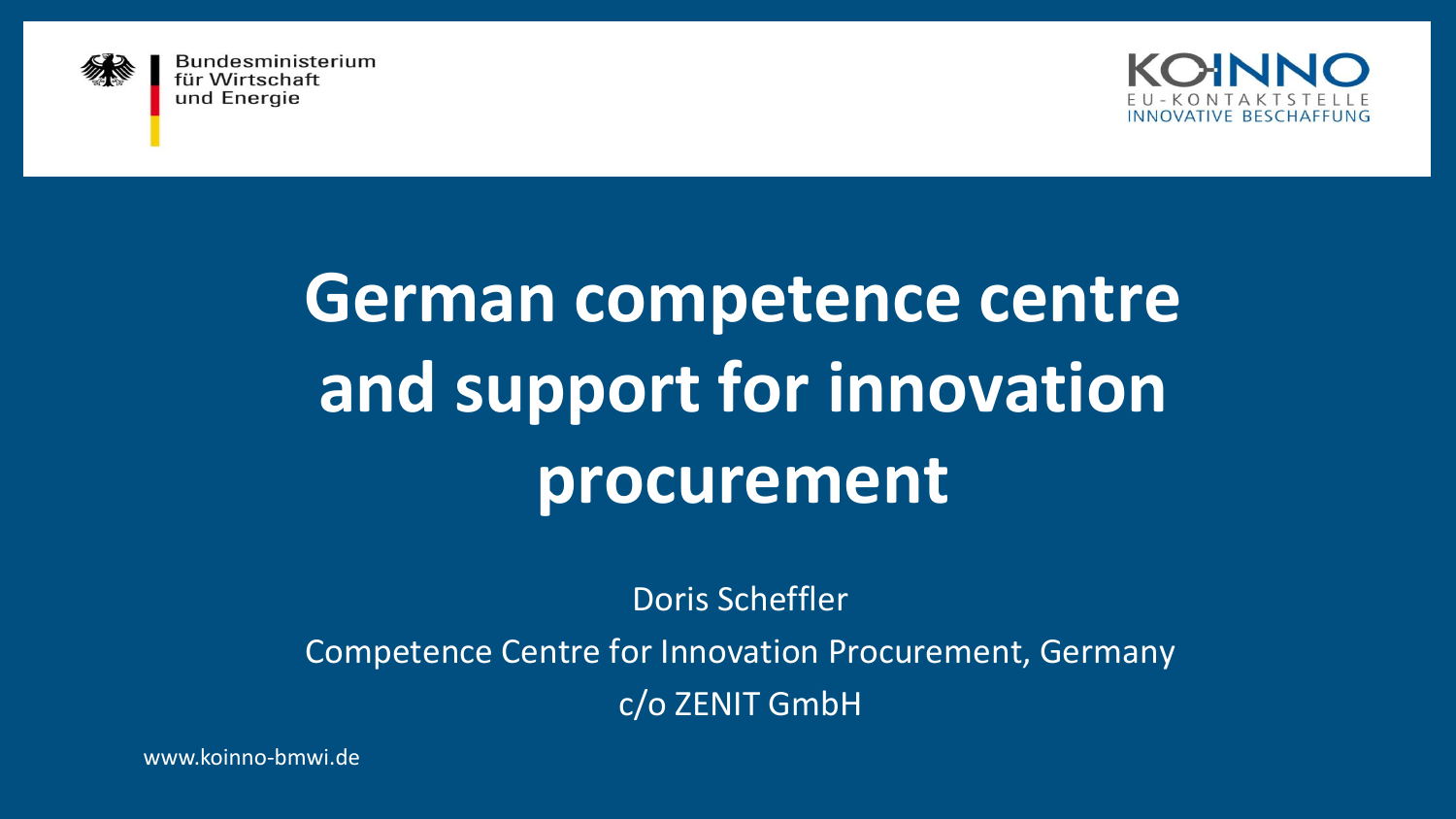



# **Key Facts**

#### **Zentrum für Innovation und Technik in Nordrhein-Westfalen GmbH**

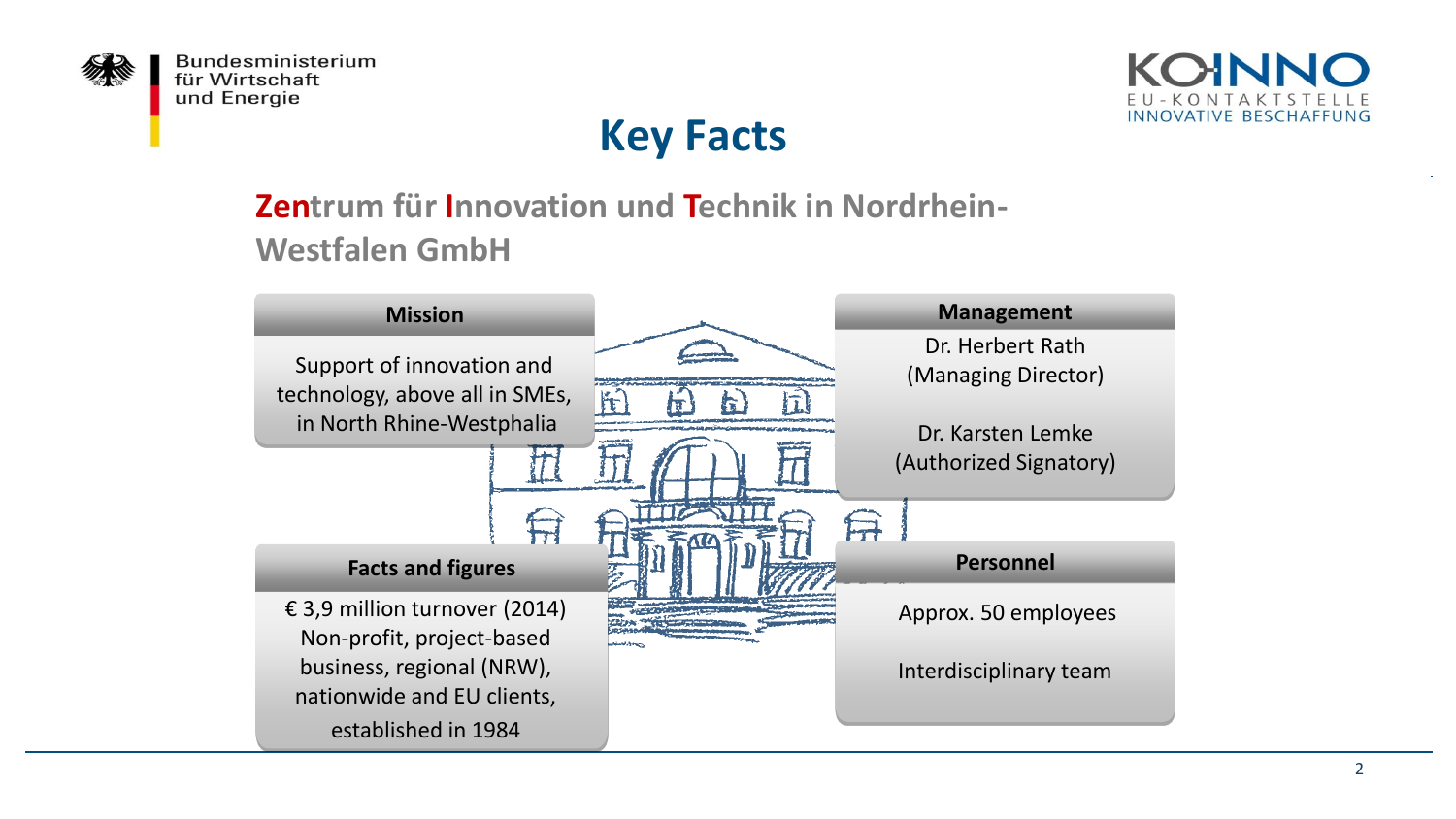



# **Consulting Fields**

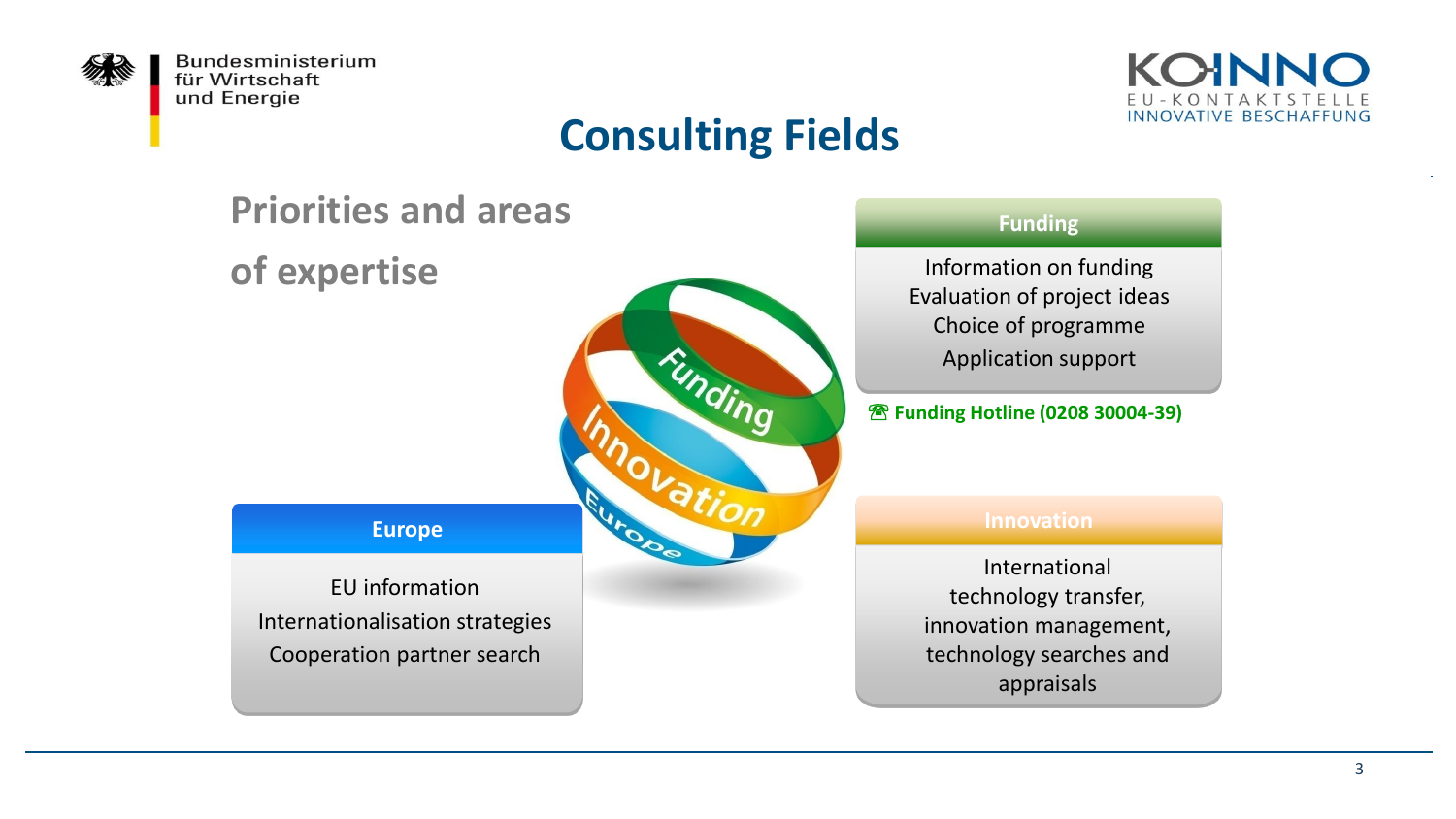



#### **Shareholder**

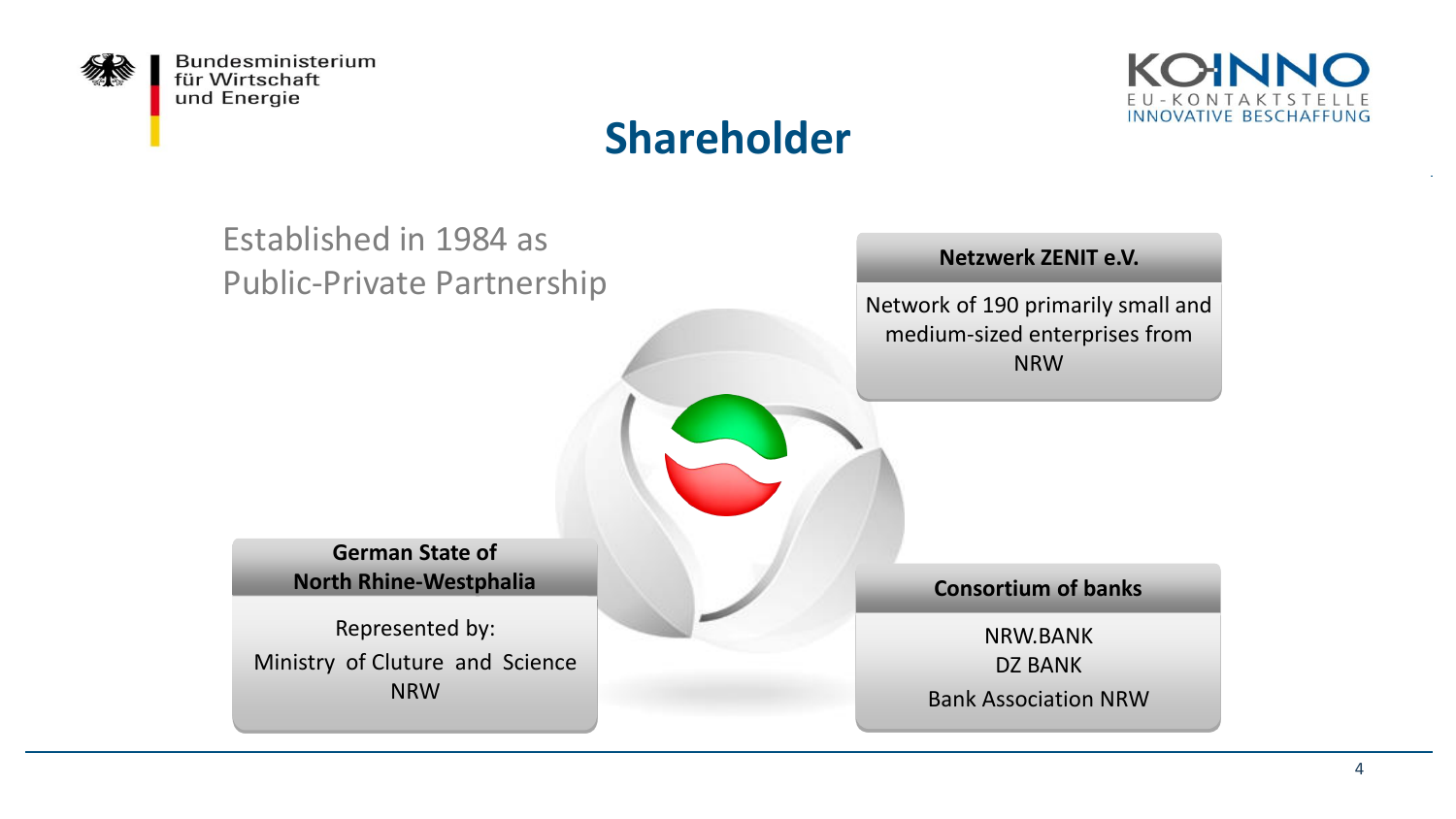



#### EU Contact Point for Public Procurement of Innovation

- Since 01.01.2017 ZENIT is part of KOINNO the competence centre for innovation procurement in Germany as EU Contact Point for PPI
- Our aim: enhence the number of German participants in EU projects for PCP and PPI
- We are supporting public procurers successfully in EU projects since 2012 in NRW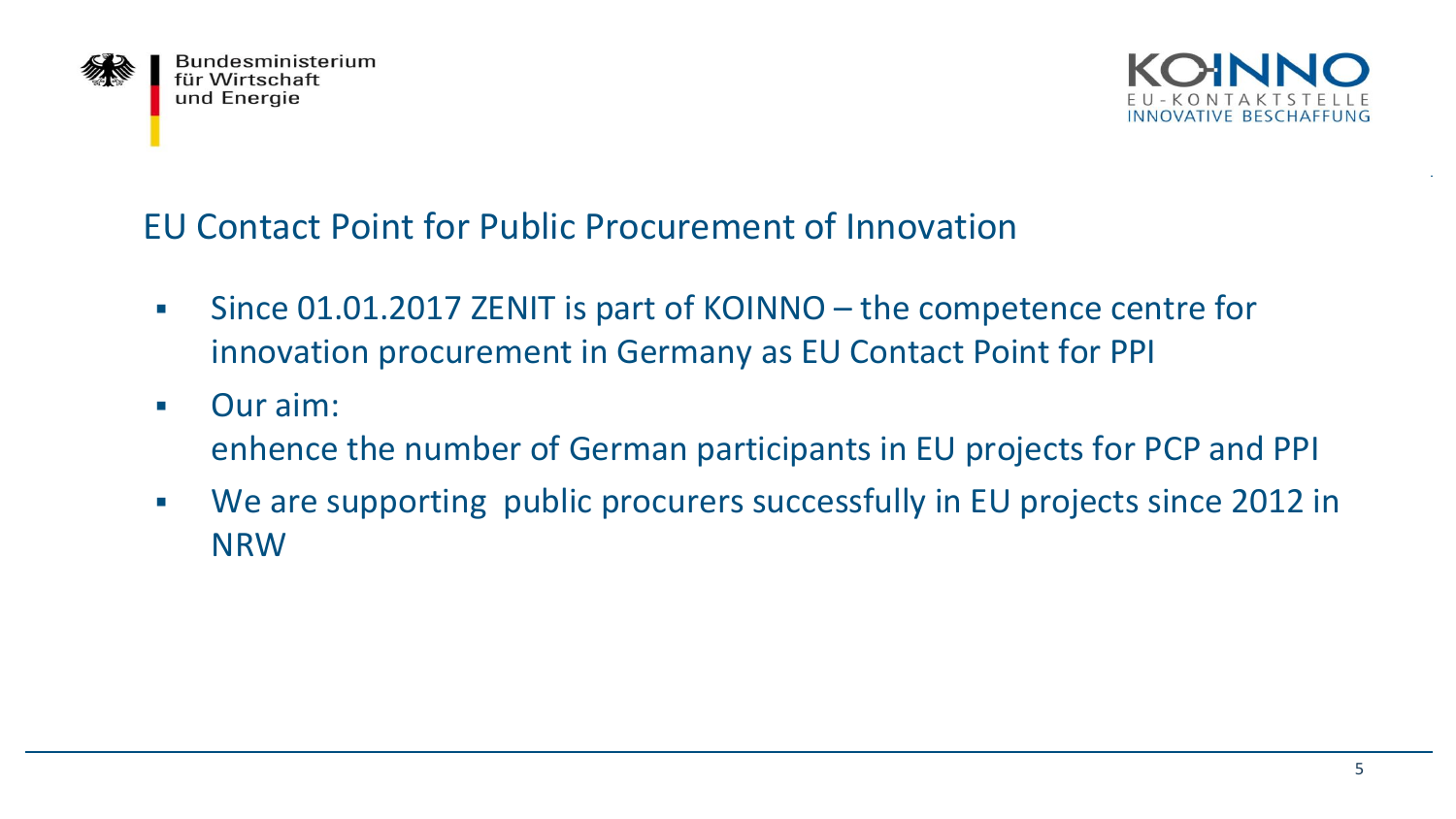



#### **Barriers to Innovative Procurement**

- **EXECUTE:** Disregard of life cycle costs
- **EXECUTE:** Mentality of security
- **EXEC** Lack of support by strategic decision-makers
- **E** Lack of market know-how
- **EXEC** Lack of communication with users and other procurement offices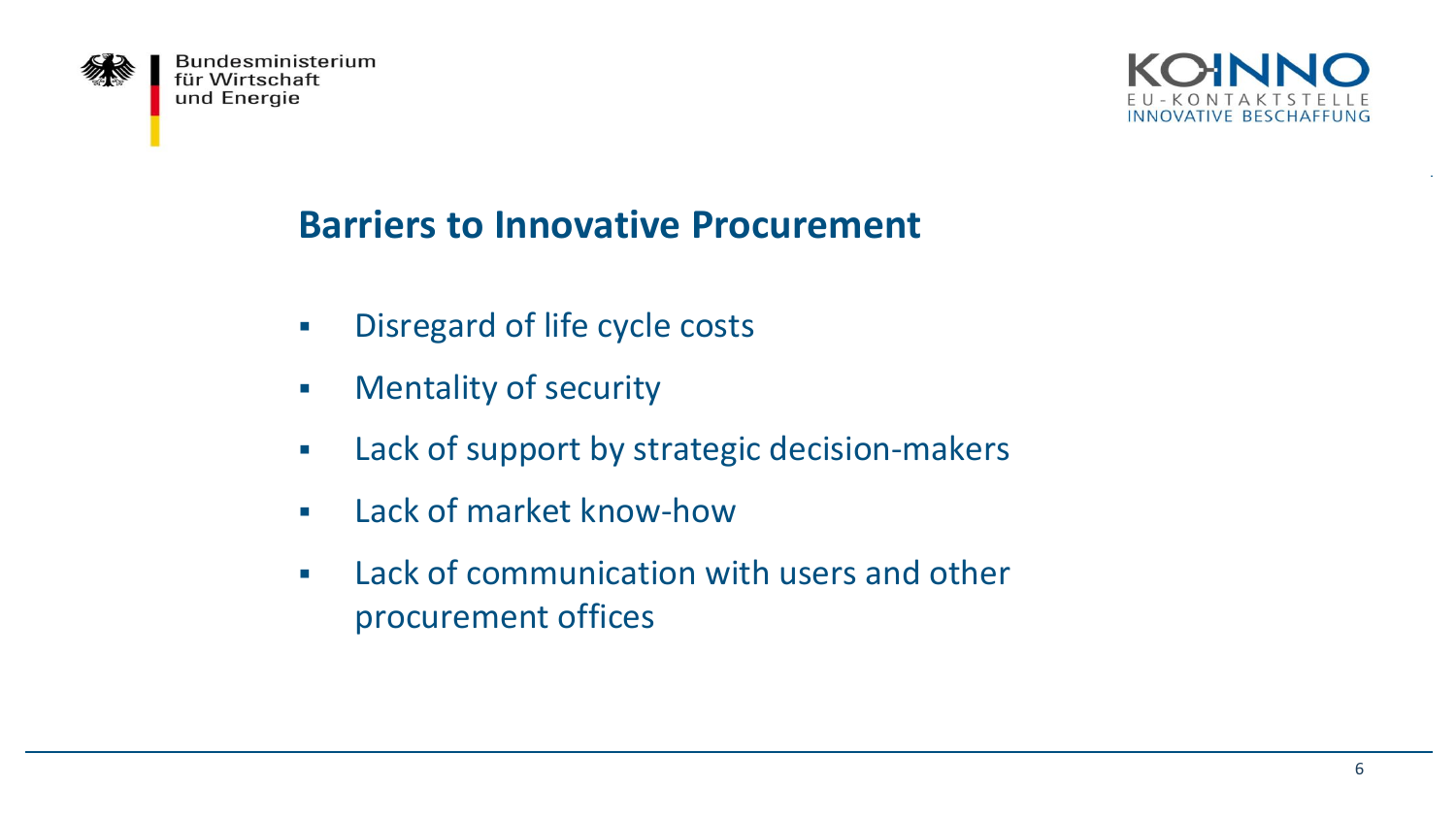



#### **Incentives to tackle bottle necks**

- None!
- **For successfull proposers in EU projects NRW offers an** incentive up to 200.000 €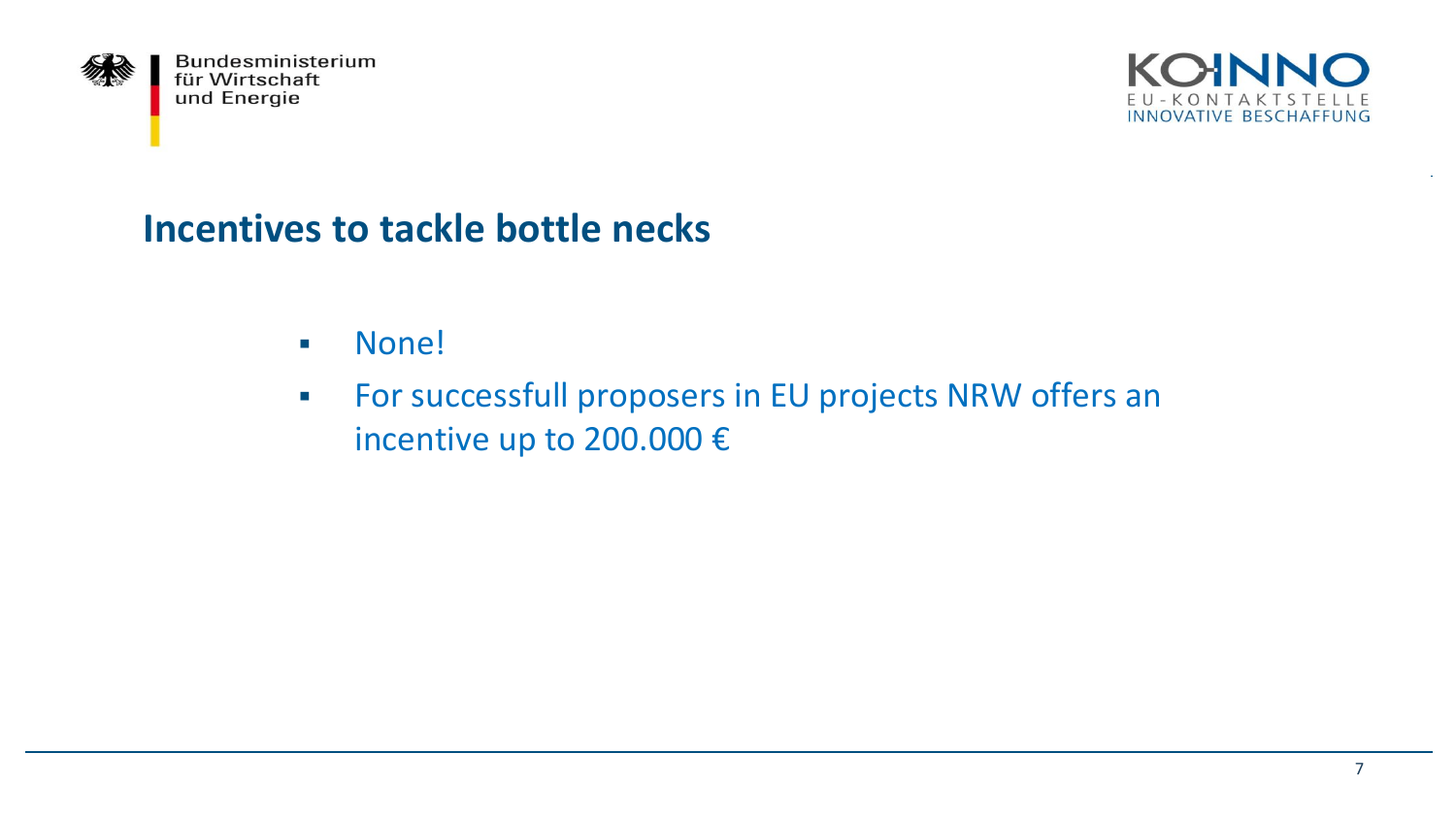



# **Support / assitance to procurers**

# **Objective:**

#### **Information pool of knowledge and experience in public procurrement**



- **Information**
- **Awareness rising**
- **Prize for good practices**
- **Individual consultancy**
- **International networking**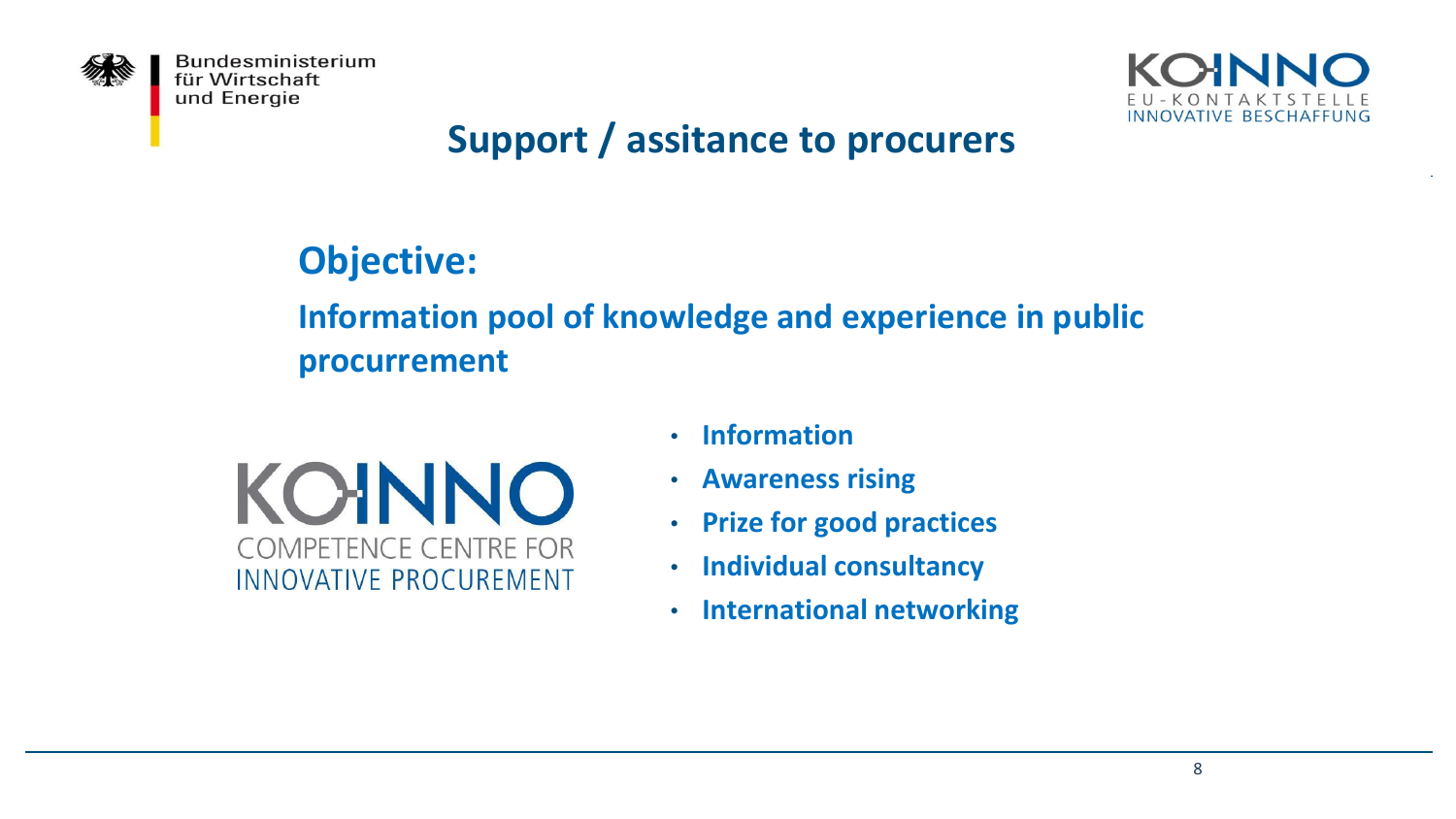



# **Support / assitance to procurers**

# **Awareness Rising**



- **Regional workshops**
- **Strategic dialogues**
- **Technology-oriented events**
- **Day of public procurers in the Ministry**
- **Learning seminars**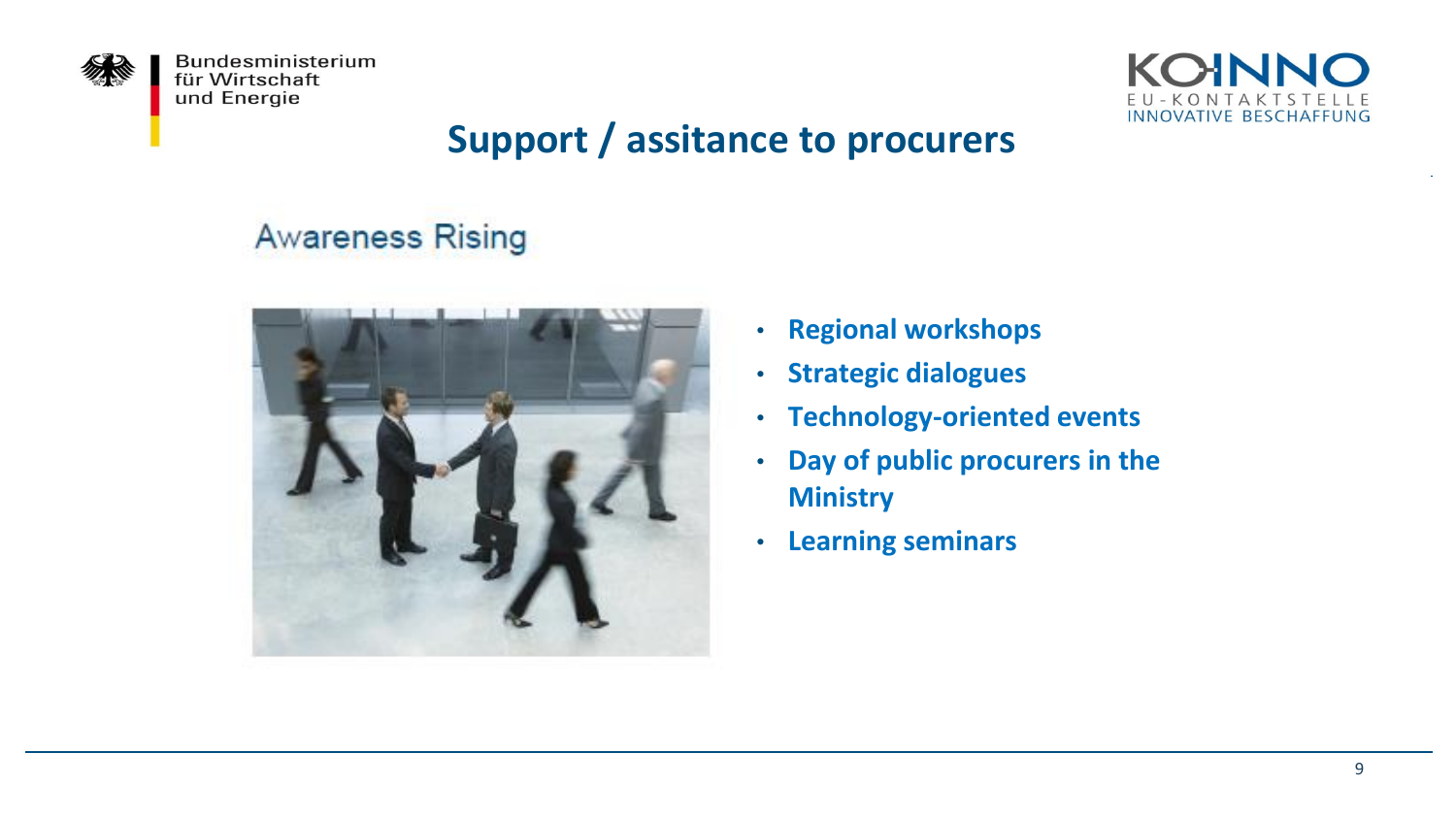



# **Support / assitance to procurers**

#### Prize for innovative procurement:

One prize for a purchase of an innovative product or service

One prize for an innovative procedure of procurement

- Jury session (fall) decision of the awards
- Day of public procurers (spring) presentation of the awards by our state secretary

#### Double effect:

- stimulus for public procurers ٠
- collection of good practices

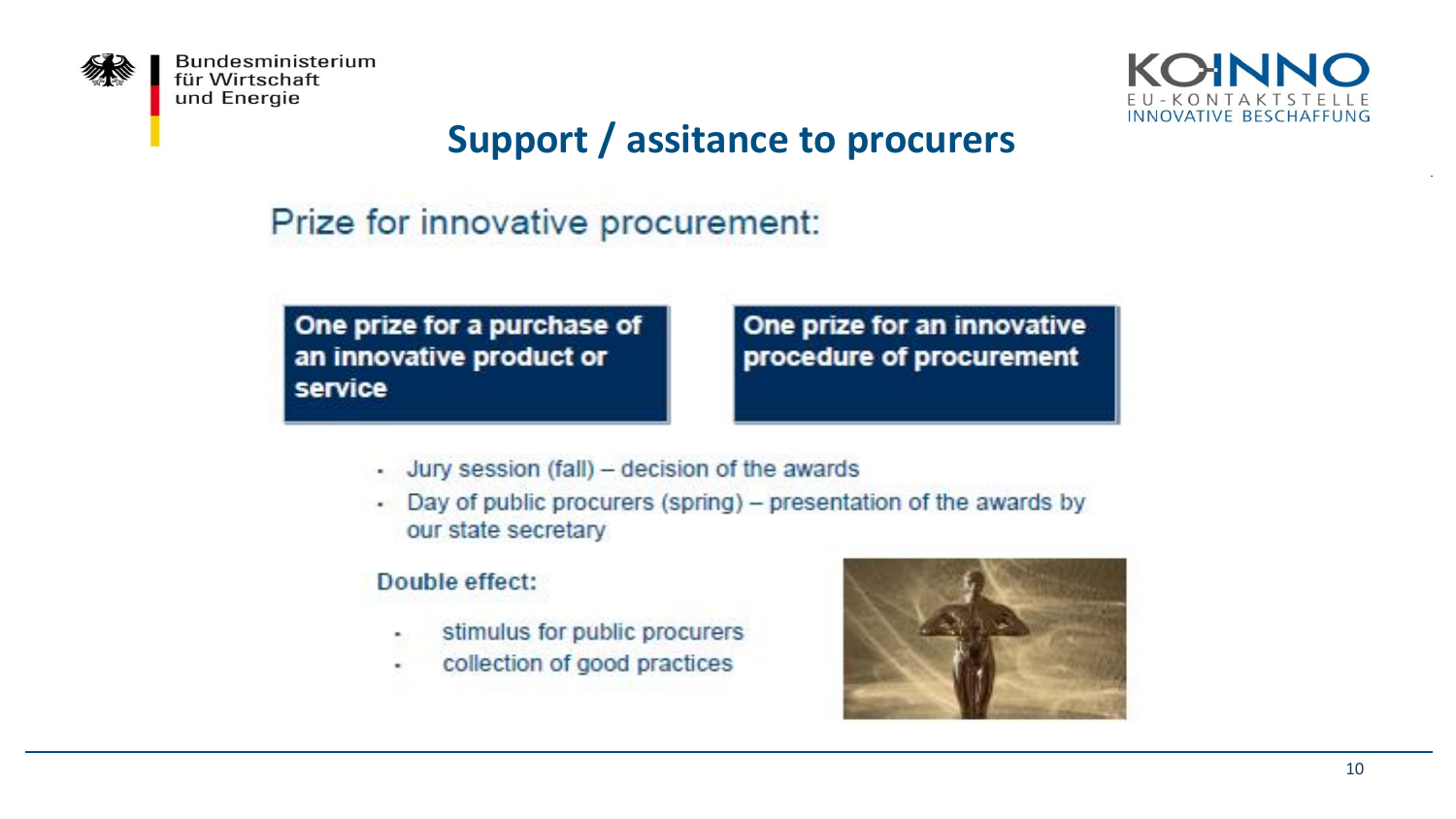



# **Support / assitance to procurers**

# **Best Practices Examples**



#### **Innovative Solutions**

- Payement of the central bus station in Detmold
- Paper recycling in Leer
- Electromobility of the police in Saxony
- Flexible payment platform of all ٠ public institutions in Duisburg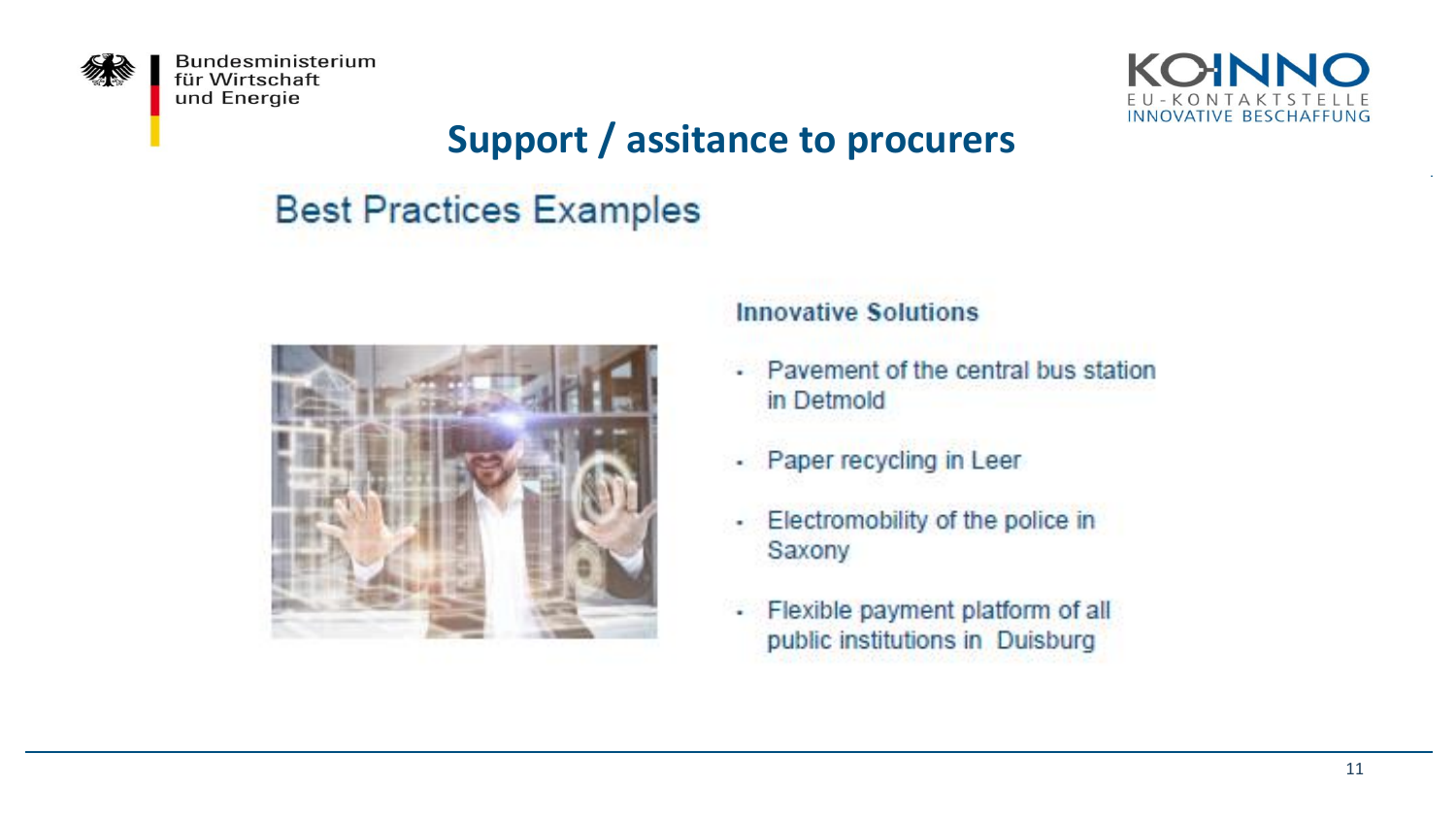



# **Support / assitance to procurers**

**Individual Consultancy** 

#### 10 individual projects per year (15 personal days free of charge)

#### **Examples**

- Central procurement of the Universities in Lower Saxony ×.
- Procurement management of the "water association" Eifel-Rur (NRW) ¥.
- Management of the car pool of the police in Saxony ×.

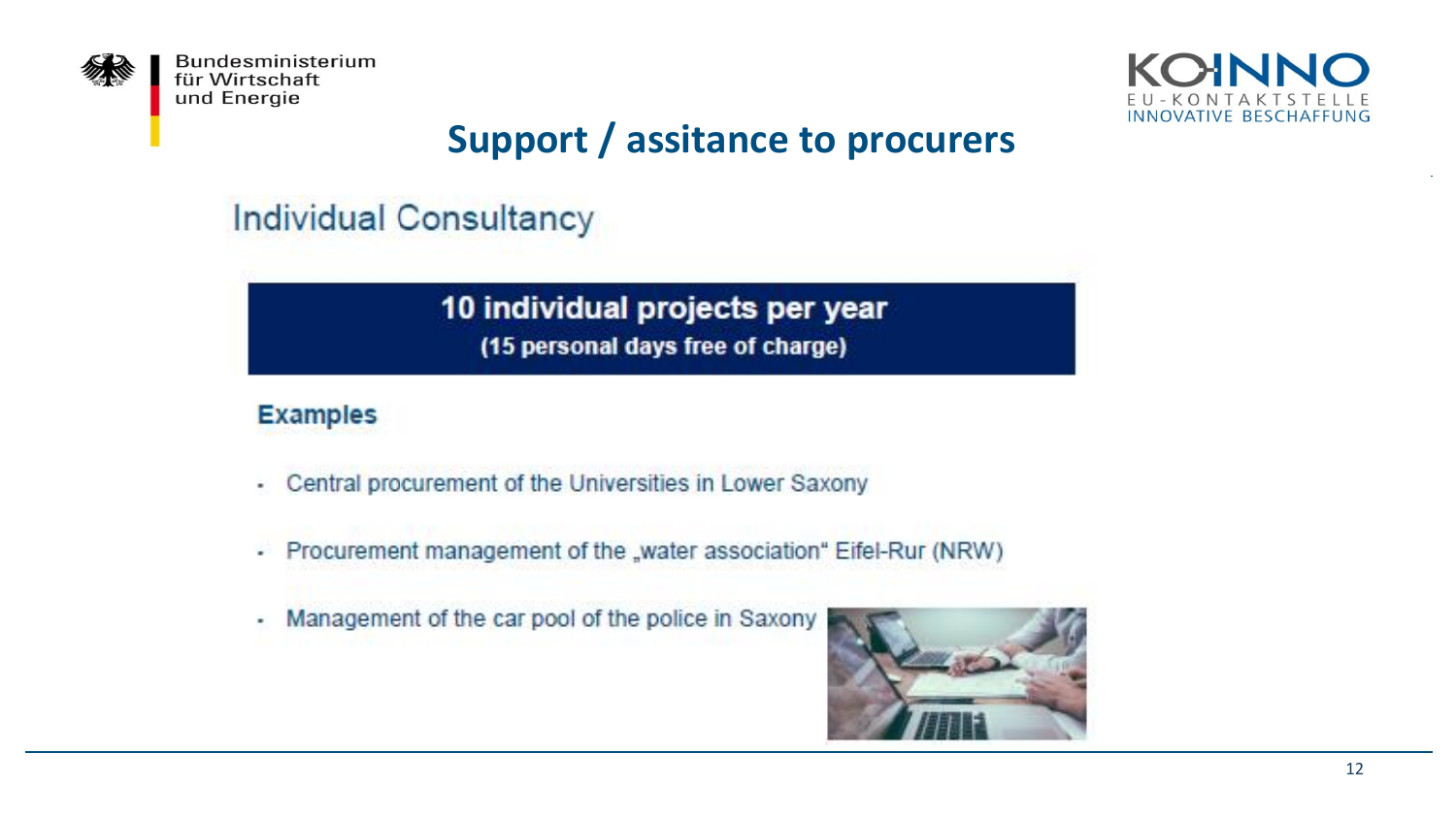



# **Support / assitance to procurers**

#### **International Networking**



- **Consultancy for Horizon 2020 (PPI and PCP)**
- **Policy learing (OECD, EU, bilateral)**
- **Common conferences (with Austria)**
- **Coordination of an European network – Procure2Innovate to exchange best practice and preparing current calls**